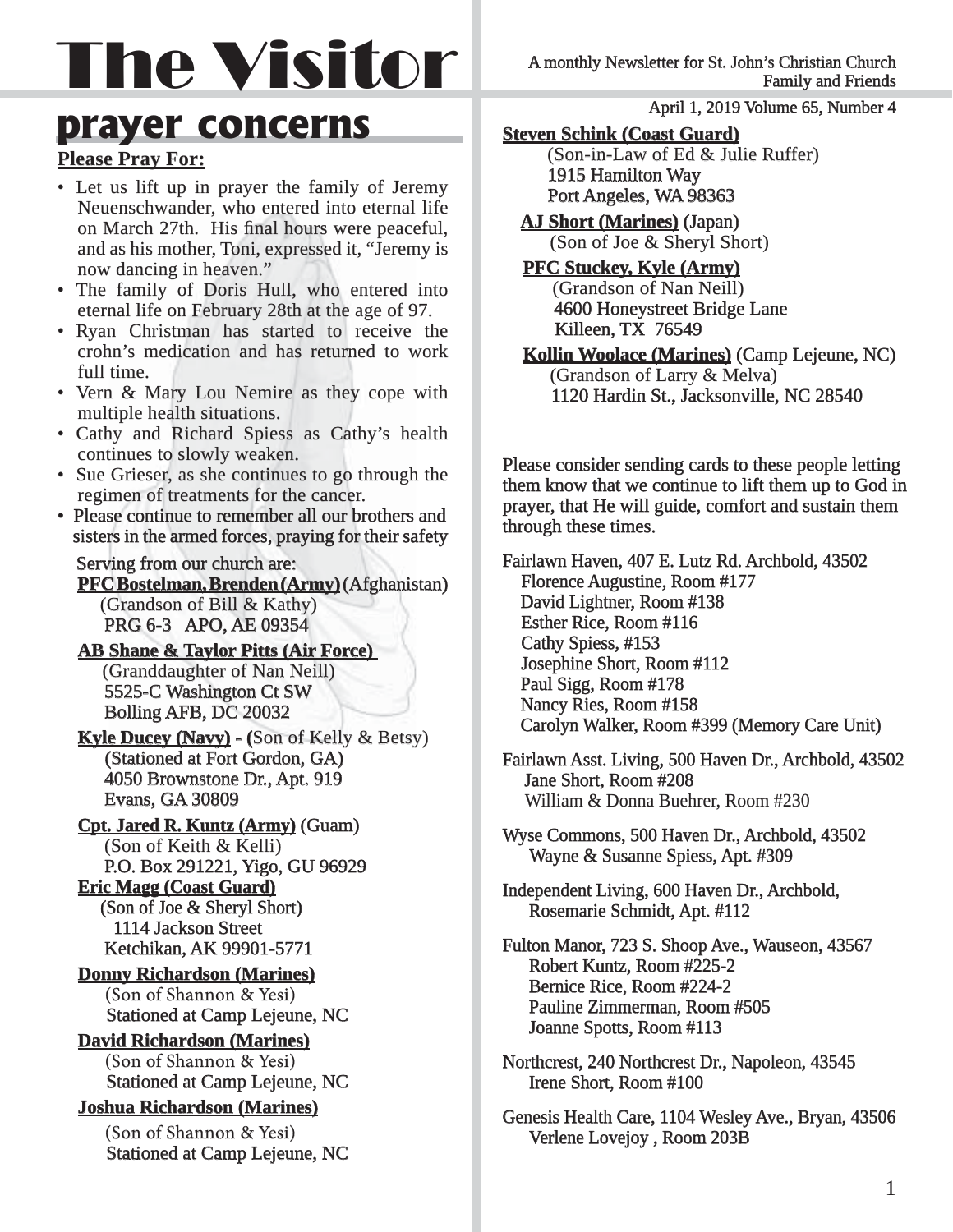### **pastor's letter**

In the 16th Century, it was widely assumed that the work that really mattered was the work of the priests, monks, and nuns. Other work was seen as somewhat of a necessary evil. In the Protestant Reformation, Martin Luther challenged this assumption, declaring that all work has intrinsic value.

If you were asked to cite the origin of work according to the Bible, what passage would you turn to? Perhaps the first that comes to mind for you is Genesis 3:17-19:

17 To Adam [God] said, "Because you listened to your wife and ate fruit from the tree about which I commanded you, 'You must not eat from it,' Cursed is the ground because of you; through painful toil you will eat food from it all the days of your life. 18 It will produce thorns and thistles for you, and you will eat the plants of the field. 19 By the sweat of your brow you will eat your food until you return to the ground, since from it you were taken; for dust you are and to dust you will return."

 But this is not the origin of work in the Bible. Rather, in Genesis 1, we read of God creating the world out of nothing, and then bringing order to his creation by dividing sky and earth, and land and water. We even read in Genesis 2 that God planted the garden of Eden. And we read that on the seventh day, God rested from his labor of creating the earth. Maybe it surprises you, but the Bible depicts God as a worker: a Creator, a gardener, a farmer, a potter, a shepherd. And when Jesus came to the earth, he became a carpenter.

The Bible's perspective on work is this: work is not a curse. It's something that predates curses and sin. It's something God willingly engages in...and even takes pleasure in, even as he looked at the work of his hands and said: "It is very good!"

I would even go so far as to say that to work is to reflect the divine. Why? Today, our perspective has been bent by our culture to say that the purpose of work is to make money or achieve prestige or enjoy ourselves. But what if, at the very heart of work, was a different purpose: to serve. (Jesus says: "The Son of Man has not come to be served, but to serve, and to give his life as a ransom for many.") Even in Genesis 1, the work God engages in is not simply for his own pleasure. He fashions a world to be a beautiful, wonderful, amazing home... for us. And the work that we do is not for ourselves alone. Our work provides service to others. The farmer raises crops that feed not only himself, but his family, and then many others. The truck driver provides a service in transporting goods utilized by companies and individuals. The sales clerk, the waitress, the cook, the repair man, the mail man, they all provide a service. Society is built upon us all contributing our work to the service of others. And in this sense, every job, not just jobs in the ministry, are a calling from God. A calling to serve the good of others.

The first we read of human work is in Genesis 2:15: "The Lord God took the man and put him in the Garden of Eden to work it and take care of it." If God is a worker, why doesn't he just do all the work himself? Surely he could do it better? Parents surely could do all the house chores better than their children, but they assign chores to the little ones to teach them to be responsible for their work and capable of being a service to others. In the same way, God delights to give us work, that we might have the same joy of service that he has known.

Your work matters. It matters to God, and it matters to many who rely upon your services. Your work is a partnership with God to promote the flourishing of human society.



Grace and Peace,

alex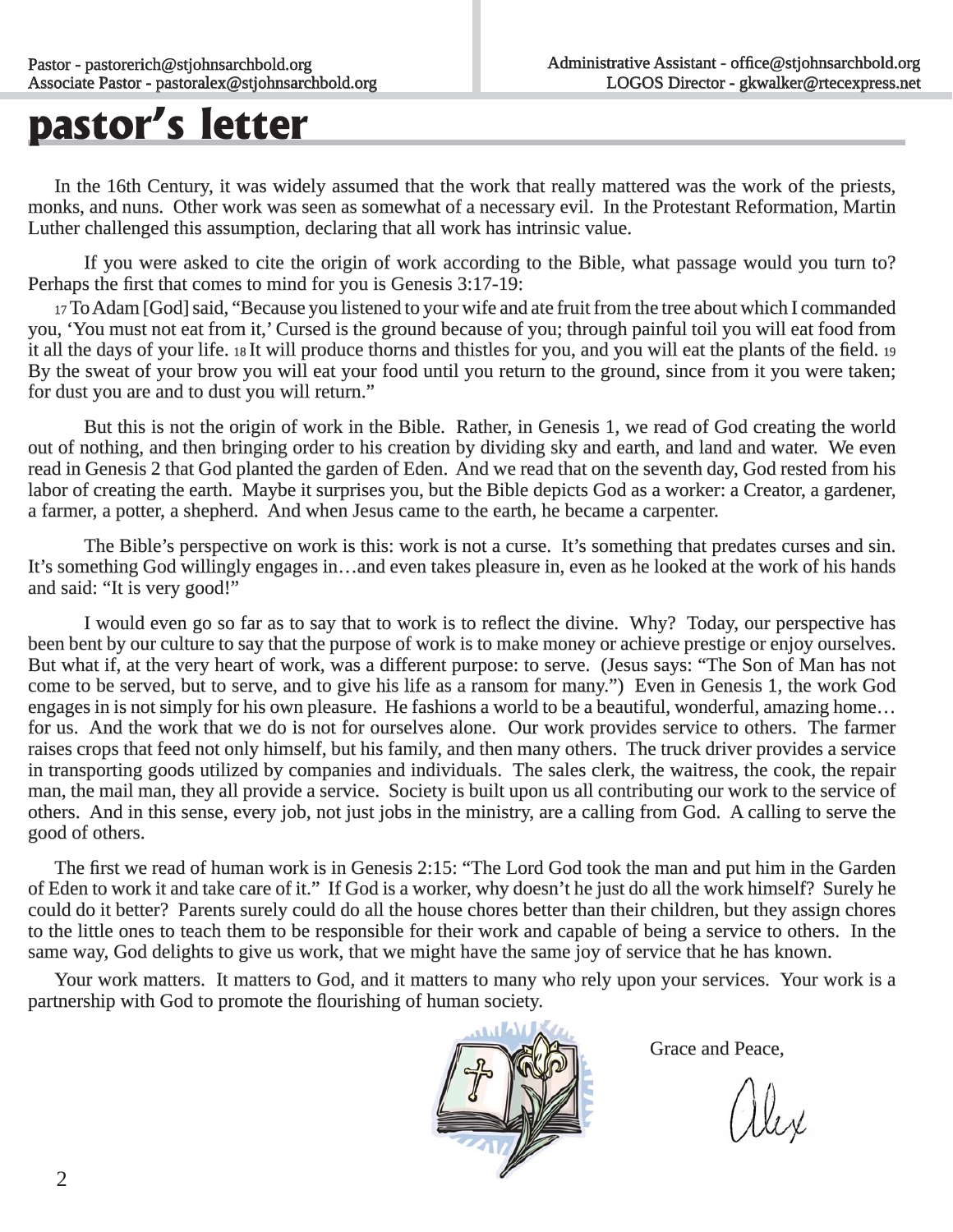#### Custodian - Ph. 419-551-1105

## **preschool corner**

Spring is here! Isn't it? We took down our winter bulletin boards, exchanged the snowflakes in the windows for butterflies, and put our ladybug tablecloth and iris centerpiece on our Dramatic Play table. We're optimistic!



At the beginning of March, we

spent our second week talking about Community Helpers. The children loved learning about different jobs in our town, and about how those people help us and what tools they use. We had "St. John's Hair Salon/Barbershop" in our Dramatic Play area, and Ms. Kelly from the office was a frequent visitor! The children played with dump trucks, cement trucks, and bulldozers in the Sensory Table, which was filled with gravel. The younger classes made their own tool belts at the Art Table, while the older children completed posters about what they want to be when they grow up. The rest of the month was spent talking about spring and things that grow in the spring. The older children brainstormed signs of spring/things that happen in the spring for the chalkboard. We also talked about different parts of a flower. The older children counted bumblebees at the Math Table, while the younger group practiced their fine motor skills by cutting out tiny square pictures of frogs, turtles, and bees. All of the classes made flowers at the Art Table, and we investigated different types of seeds and bulbs at the Science Table. Each child planted their own seeds and we predicted what will happen, and talked about what we will need to do to help those seeds grow. The newness of spring reminds us of all that God has created in our world. He is a master f artist, and shows us miracles of life daily. Think of all of ,



the things in nature that signify new t life. Buds on trees, flowers bursting out of the ground, birds building nests, caterpillars, and butterflies, are all things that bring a sense of a wonder to little children. w



Sue MacDonald Director/Teacher

> Joan Wyse Teacher Assistant





### **April Mission-A-Month pril Growing Hope Globally rowing**

Formerly known as the Foods Resource Bank, the ministry has changed its name to Growing Hope Globally  $(GHG)$ . The mission remains the same  $-$  to be able to alleviate world hunger by globally connecting local communities through agriculture. Growing Hope Globally is based on the following ideals:

- Most people who are food insecure are chronically so
- People have the capability to be food secure if given modest assistance with resources, training and orga nizations
- U.S. farmers and communities have the desire and the ability to support small holder farmers overseas
- Once again this year, the North West Ohio project includes three partnering churches – First Lutheran, Stryker; United Brethren, Stryker; and St. John's Christian Church. The growing project is located at the corner of Rt. 34 and County Road 22.27, Stryker.
- Donations given to Growing Hope Globally will provide for the on-going blessing on the local proj ect. In 2018's, Bean Project, SJCC's support of \$2,432.36 was added to all other inputs and allowed the Northwest Ohio project to forward \$7,902.22 to FRB/GHG. Let us continue to engage in this world hunger ministry

Save the date for Black Swamp Benefit 2019!



One day only this year -

Saturday, June 15, 2019 at the Archbold High School!

All proceeds go equally to Sunshine Communities and Mennonite Central Committee - MCC - so join us for a day of fun, fellowship and giving back to two great organizations.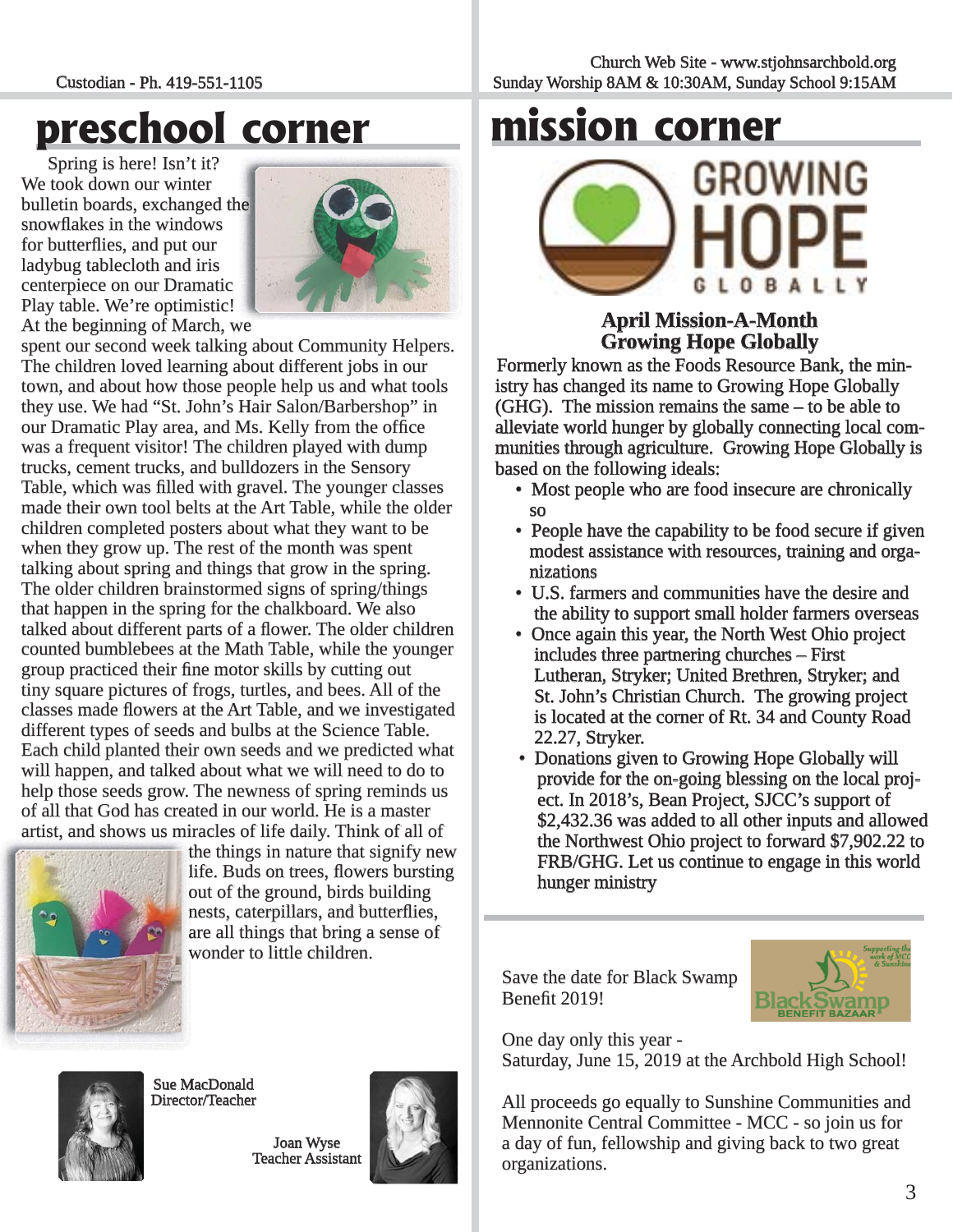### **mission corner** cont.

 Plans are set for another week of serving with the LaPorte County Habitat for Humanity affiliate in Michigan City, IN. Participants will head to Tower Hill Church Camp on Sunday afternoon, June 9th, spend Monday through Friday framing a new home, and return to Archbold late afternoon on June 14th.

 Breakfasts and dinners are enjoyed in the camp dining hall – Pastor Erich's never eaten a bad meal there! Lunches are provided by churches and local restaurants at the work site. The relaxing evenings are spent enjoying friendly fellowship, a possible  $10$  to  $15$ minute walk to the beach along Lake Michigan, some Corn Hole games and who knows what else! Typically the group enjoys some evening meals at local restaurants! People of all skill levels are invited to join in the week – Habitat for Humanity provides able supervision. Cost of the experience is \$125 and assistance is always available.

#### **Toledo Gospel Rescue Mission oledo Gospel Rescue**

May 19th is the next time we'll send a group of folks to lead the evening chapel service and provide the evening meal. Volunteers usually gather at 3pm on Sunday afternoon to car pool to the mission, do final prep for the meal and service, lead the 30 minute service, then serve the meal, and enjoy sitting and eating with the men and women who come to the mission. The group should return to the church between 7:30pm and 8:00pm. Talk with Pastor Erich or Ann Grime if you're interested in helping!

#### **Mission Experiences ission**

- May 17 TGRM Chapel and Meal
- June 9-14 Summer Mission Trip with LaPorte County Habitat for Humanity
- June  $16-22 SYF$  Mission Trip
- September 8 TGRM Chapel and Meal
- October 5-12 Back May Mission Trip, Biloxi, Mississippi

#### **Thank You Notes From Mission Partners & Friends:**

- Back Bay Mission, for our gift of \$155.
- Pioneers (The Doriots), for our gift of \$100.
- Cherry Street Mission, for our gift of \$125.50.
- Sparrow's Nest, for our gift of \$125.50.
- Crossroad, for our gift of \$245.

### **mission corner** cont.

**Missionary Contact/Prayer Request Information:** 



Robert & Jenni McMahan, CRU (BGSU) website - www.give.cru.org e-mail - robert.mcmahan@cru.org e-mail - jennifer.mcmahan@cru.org

Matt & Paige Waanders, CRU (Ohio State Univ.) website - www.give.cru.org e-mail - matthew.waanders@cru.org e-mail - paige.stamm@cru.org

> Shobha & Ravi Arole, CRHP **c** CRHP website - www.jamkhed.org

Kyle Chase, Reliant (Univ. of Michigan) website - www.reliant.org e-mail - kyle.chase@nlcweb.org

Matt Pardi, Reliant (Univ. of Toledo) website - www.reliant.org e-mail - matt.pardi@reliant.org

David Hench, Reliant (Univ. of Akron) website - www.reliant.org e-mail - david.hench@reliant.org

Tony & Leila Frank, Ivoti, Brazil **World Team**  website - www.worldteam.org e-mail - tony.frank@worldteam.org

> Tom & Megan, The Islands, Africa website - tmislands.blogspot.com e-mail - tmislands@fastmail.net

Kinsey Smith - Thailand – CRU at Grace **International School** e-mail - kinsey.smith@cru.org

Larry & Linda Rupp, Kajiado Children's Home website - www.hope4kajiado.com e-mail - kajiadochildrenshome@gmail.com

Jason & Becky Suon, Freedom International Ministries, Dominican Republic website - www.itisforfreedom.com e-mail - JasonSuon@itisforfreedom.com e-mail - BeckySuon@itisforfreedom.com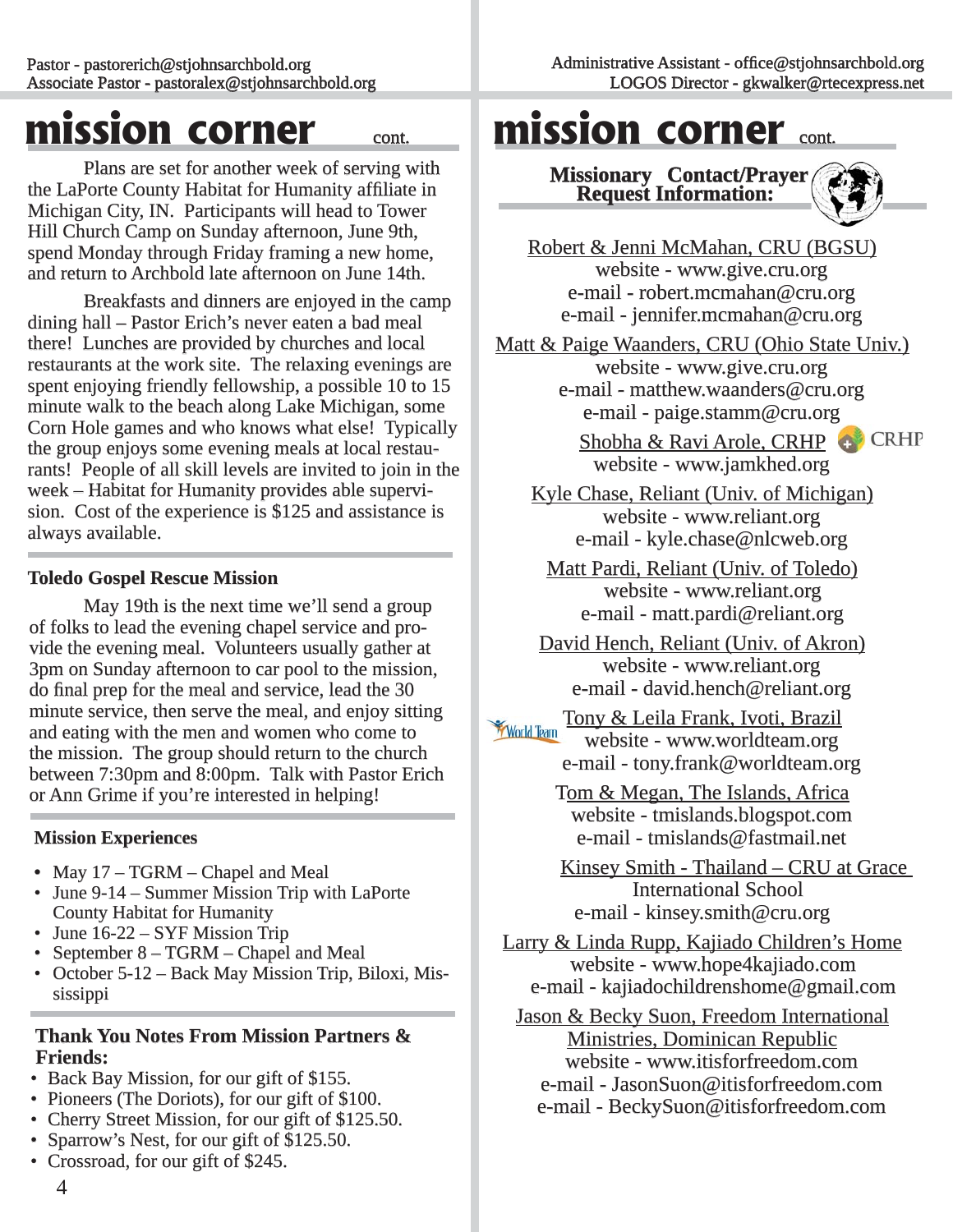### **ministry happenings inistry**

### Events/Activities **Events/Activities Events/Activities Cont.**

#### **Habitat for Humanity of Fulton County, Ohio**

Plans are well underway for the next home to be built by the local Habitat for Humanity affiliate. The build provides plenty of opportunity for people to get involved in helping a family with a hand up. Pastor Erich, as chair of the HFH Construction Committee, is helping to coordinate many facets of the project. The floor plan has been chosen, material estimates are being received, and contractors and volunteers are being recruited!

 As part of the fundraising for the project, a playhouse is being built which will be raffled off at the end of May. The playhouse will be built on April 5th  $&$  6th at the ACE parking lot in Wauseon.

 A groundbreaking ceremony will be held on the build site, in Wauseon, in mid-April, with foundation work to begin in early May. People interested in helping with hospitality, construction, clean up and site work may contact Pastor Erich for further details or visit the Habitat website at https://habitat $f_{\text{co.org}}/$ 

#### **We Habitat for Humanity**



#### *Third Thursday Luncheons hird*

 On April 18 (Maundy Thursday), Pastor Erich invites retirees, senior citizens and people not working that day, to gather for a light luncheon, fellowship and devotional. The luncheon will begin at 11:30am with a time of welcome and fellowship, with lunch to be served at 11:45am. The first such luncheon in March was well received and they were surprised how tasty the soup was that Pastor Erich prepared. Come on out and enjoy some friendly Christian fellowship.

#### **Men's Ministry**

 This month, Men's Prayer Breakfast is on April 13 at 7:40AM. This is a time of food, fellowship, 3 and sharing. In addition to praying for the joys and concerns lifted up by the men present, Bruce Wooley generously provides his deliciously cooked breakfasts. Come to discuss, and consider bringing a verse of your own to share how the Lord has been encouraging you or challenging you lately.

**ministry happenings inistry** 

**Stephen Ministry tephen** 

 CRISIS CAN TURN YOUR WORLD UPSIDE DOWN. When an event shakes up your life, you can either let it hurt you or help you. If you would like help in turning a life crisis into an opportunity for growth and faith, a STEPHEN MINISTER is ready to help you. A Stephen Minister is: a trained lay volunteer, a good listener, trained in confidentiality, ready to offer God's love through a Christian caring relationship on a one-to-one basis. To turn your world back right-side up, contact Pastor Alex regarding finding a Stephen Minister who will walk beside you on your journey.



#### **Man Camp**

and his family, and who persevered in hard times.  $5$  I heard from Bruce that in all his years of going to Man Camp, this was possibly the best ever! We took a group of  $12$  guys from our church (including a few friends). Everyone came back in one piece…although the church bus did come n back missing a mirror...and a few guys came back sporting some bruises from paint ball injuries. The snowy woods and icy lake made for a scenic retreat. The food was bountiful and delicious. Best of all, speaker Tom Harmon, served up story after f story, and Scripture after Scripture, and even challenge after challenge. After each of his four talks, we spent time together as a small group discussing what we heard and how it impacted us. The main encouragement was to "finish well" as we fight the good fight of the faith, living our lives full of love for God, our families, and others. Tom was a fitting speaker on this topic, as this weekend was his last speaking engagement at Miracle Camp after 25 years speaking at various retreats for the camp. He held up Job as an example of a man who loved God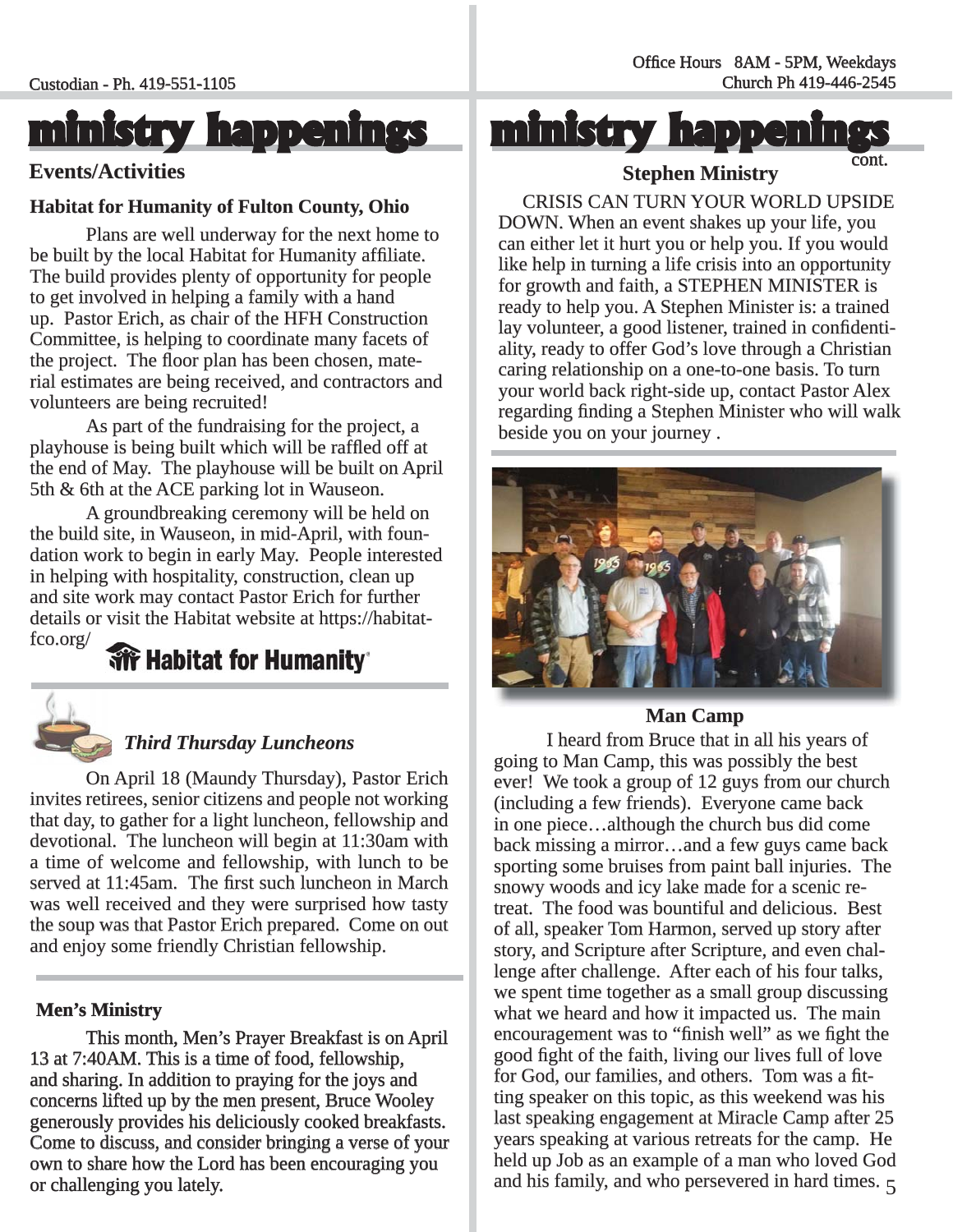



**Thursday April 4 & Friday April 5 - hursday Founder's Hall in Archbold ounder's** 

**Thursday, April 4**<br>Preview Night and Dinner<br>4:30PM - 7:30PM Dinner, Music, Auction preview, Purchase baked<br>goods, Shop the Ten Thousand Villages booth,<br>Participate in a silent auction and More

#### **Friday, April 5 riday,**

*4:00PM - 7:00PM :00PM*  Free Will Donation Dinner, Chinese Raffle, Silent Auction and Box Sale

*5:00PM - 8:00PM*<br>Live Auction - Quilts, Sports items & tickets, Toys, Art, Gift cards and Much more

There is a sign-up sheet for pie donations on the bulletin board outside of the office.

> **Sharing Life Together: CPC Spring Benefi t 2019**

#### **Join us in celebrating at our annual benefit!**



Tuesday, April 23 Archbold High School, Archbold 5:30 appetizers & dessert reception 7:00pm program begins

Please join us for a night of engaging speakers, stories, and a live ultrasound! You will hear stories of God's redeeming grace and mercy and why we are pro-life.

#### *Stop the Bleed Training Monday evening, 6:30pm, April 15th onday*

 Stop the Bleed is a national awareness campaign and call-to-action. Stop the Bleed is intended to cultivate grassroots efforts that encourage bystanders to become trained, equipped, and empowered to help in a bleeding emergency before professional help arrives. Staff members of the Trauma Department at The University of Toledo Medical Center will be leading this training time. This training is for anyone, and we are specifically encouraging ministry leadership, teachers, and congregational leaders to attend. The purpose is to train people so they're ready to respond if they come upon a car accident, work place accident, gun or knife injury, etc. A sign-up sheet is posted so can r make sure we have enough room for everyone!

Archbold High School is proud to announce the 9th Annual

#### **Senior Citizens Luncheon** Friday, April 26, 11:30am

Archbold High School Gymnasium

The event is free and open to any senior citizen living in the Archbold Area Local School District.

The students, staff and administration of Archbold High School recognize the important role that senior citizens play in our schools. Their support is vital in creating an environment that helps our students grow and mature into the next generation of community leaders. To show our appreciation f for their support, we invite them to this luncheon.

To attend, please contact Andrea Oyer to make your reservation: email aoyer@archboldschools. org or by phone 419-445-5579 ext. 1205.

All reservations must be received by 12PM on Monday, April 22.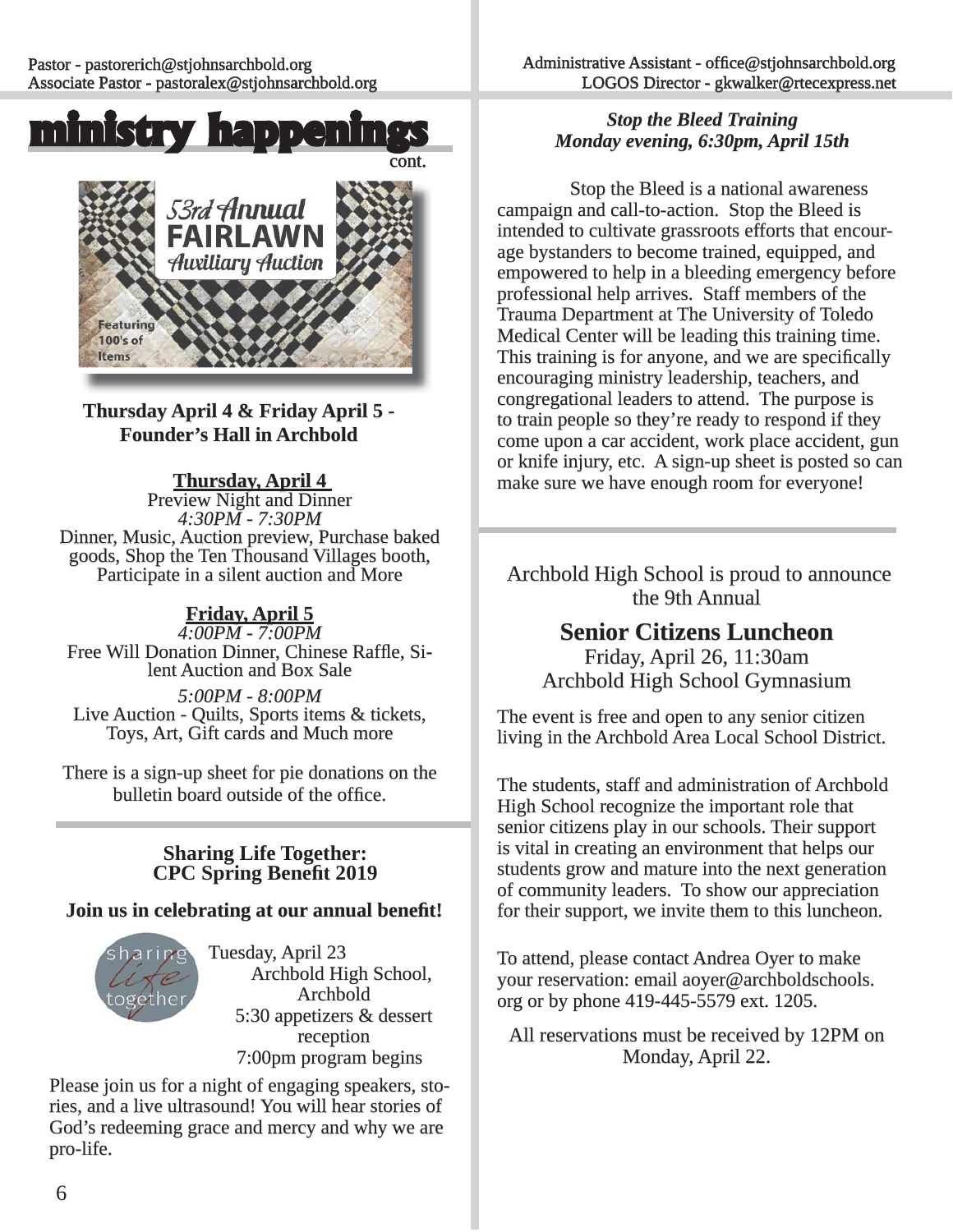### **ministry happenings inistry**

cont.

**Christian Education hristian Mid-Week Youth Ministries:** 

**Friday Morning Bible Study:** The high school girls are meeting together for breakfast and Bible study every Friday morning. For more information, connect with Leah Miller.

**Tuesday Morning Bible Study: Pastor Alex is helping** with a Bible study from  $7:15-8$ am at the Archbold Middle School, open to all middle schoolers.

*SYF:*Although the deadline has past for the SYF mission trip, talk with Pastor Alex if you're still interested in going on the trip  $(6/16-22)$ . We may also have vehicles going for half the week to allow those with sports commitments to still participate... just talk with Pastor Alex for more information.

On April 21, SYF will be sponsoring the Easter Breakfast fundraiser to raise funds for the mission trip and youth ministry expenses.



### **small groups**

**The Seekers** will be meeting on April 14th and April 28th at 6pm at the home of Keith  $&$  Kelli Kuntz, 733 W. Leggett St, Wauseon, and will be studying Ezekiel  $38 & 39$ .



cont.

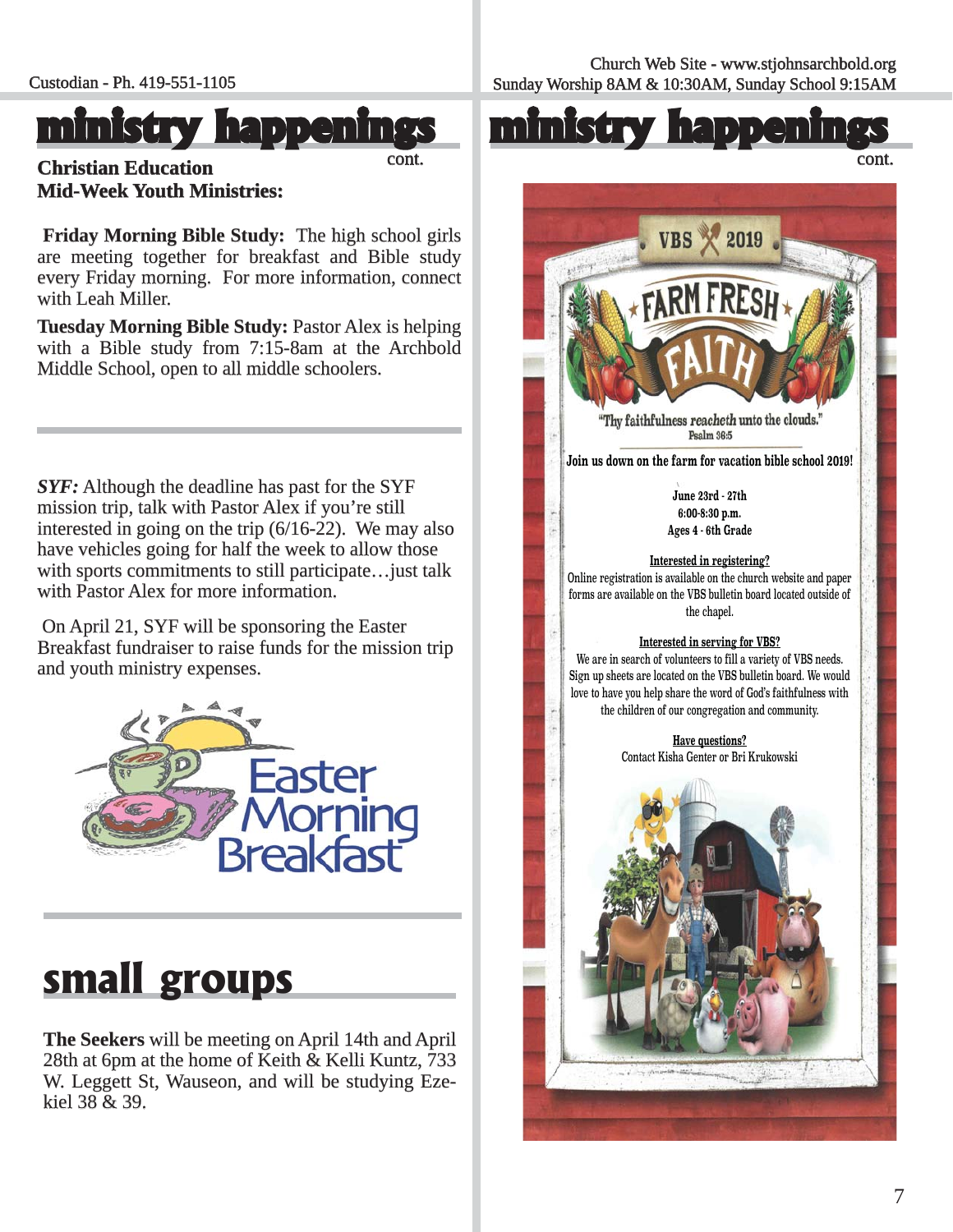$\bigcap$ 

 $\sqrt{2}$ 

|                                                                                                                                                                                                               |                                                                                                                                                 |                                                                                                                                                                        | <b>April 2019</b>                                                                                                                                   |                                                                                                                                             |                                                   |                                        |
|---------------------------------------------------------------------------------------------------------------------------------------------------------------------------------------------------------------|-------------------------------------------------------------------------------------------------------------------------------------------------|------------------------------------------------------------------------------------------------------------------------------------------------------------------------|-----------------------------------------------------------------------------------------------------------------------------------------------------|---------------------------------------------------------------------------------------------------------------------------------------------|---------------------------------------------------|----------------------------------------|
| Sun                                                                                                                                                                                                           | Mon                                                                                                                                             | Tue                                                                                                                                                                    | Wed                                                                                                                                                 | <b>Thu</b>                                                                                                                                  | Fri                                               | <b>Sat</b>                             |
|                                                                                                                                                                                                               | $\mathbf{1}$<br>11:00AM Staff Meeting<br>6:30PM Stephen Min.<br>Training<br>7:30PM Praise Band Reh.                                             | $\mathbf{z}$<br>9:15AM Bible Study<br>10:30AM Pastors Meeting<br>5:00PM Com. Meal<br>7:00PM Capital Camp. Com<br>7:00PM Discernment Team                               | 3<br>8:30AM Moms In Prayer<br>10:00AM AAMA<br>5:50PM LOGOS/JYF<br>7:00PM Lenten Service<br>7:00PM SYF<br>8:00PM Chancel Choir<br>Reh.               | $\overline{\mathbf{4}}$<br>6:30PM Preschool Dad's<br>Night (M, W, F am)<br>7:00PM Mission Com.                                              | 5                                                 | 6                                      |
| $\overline{7}$                                                                                                                                                                                                | 8<br>11:00AM Staff Meeting<br>4:00PM Budget/ Steward.<br>6:30PM Stephen Min.<br>Training                                                        | 9<br>9:15AM Bible Study<br>10:30AM Pastors Meeting<br>4:00PM Laundry Buddy<br>5:00PM Community Meal<br>(Zion)<br>7:00PM Property Committee                             | 10<br>8:30AM Moms in Prayer<br>9:00AM W. Haven Bible St.<br>5:50PM LOGOS/JYF<br>7:00PM Lenten Service<br>7:00PM Life Planning<br>7:30PM Confirmands | 11<br>6:30PM Preschool Dad's<br>Night (M, W, F pm)                                                                                          | 12                                                | 13<br>7:40AM Men's<br><b>Breakfast</b> |
| 14<br>12:00PM Private Party Par-<br>ish Hall<br>6:00PM Couple's Small<br>Group<br>6:00PM Seeker's (Kuntz's)                                                                                                   | 15<br>11:00AM Staff Meeting<br>6:15PM Spiritual Council<br>6:30PM Stop the Bleed<br>Presentation<br>7:30PM Consistory<br>7:30PM 8th Grade Conf. | 16<br>9:15AM Bible Study<br>10:30AM Pastors Meeting<br>5:00PM Community Meal<br>(Zion)<br>6:30PM Stephen Ministry<br>7:00PM Discernment Team<br>7:00PM Preschool Board | 17<br>8:30AM Moms in Prayer<br>5:50PM LOGOS/JYF<br>7:00PM SYF<br>7:30PM Chancel Choir Reh.<br>7:30PM Confirmands                                    | 18 Maundy Thursday<br>11:30AM Lunch Gathering<br>5:30PM Soup & Supper<br>7:00PM Maundy Thurs-<br>day Worship<br>8:00PM Chancel Choir<br>Reh | 19 Good Friday<br>7:00PM Good Fri-<br>day Service | 20                                     |
| <b>Easter Sunday</b><br>21<br>6:15AM SYF prepares<br><b>Easter Breakfast</b><br>7:00AM Sunrise Service<br>8:00AM Easter Breakfast<br>8:45AM Easter Egg Hunt<br>9:15AM Sunday School<br>10:30AM Easter Worship | 22<br>11:00AM Staff Meeting<br>6:30PM Stephen Min.<br>Training                                                                                  | 23<br>9:15AM Bible Study<br>10:30AM Pastors Meeting<br>4:00PM Laundry Buddy<br>5:00PM Community Meal<br>(Zion)<br>7:00PM Evangelism Com.                               | 24<br>8:30AM Moms in Prayer<br>9:00AM W. Haven Bible St.<br>5:50PM LOGOS/JYF<br>7:00PM SYF<br>7:30PM Chancel Choir Reh.<br>7:30PM Confirmands       | 25                                                                                                                                          | 26                                                | 27                                     |
| 28<br><b>Presentation Sunday</b><br>6:00PM Seeker's (Kuntz's)                                                                                                                                                 | 29<br>11:00AM Staff Meeting<br>6:30PM Stephen Min.<br>7:00PM Confirmation<br>7:30PM Praise Band Reh                                             | 30<br>9:15AM Bible Study<br>5:00PM Community Meal<br>(Zion)                                                                                                            | 8:00 & 10:30AM Worship<br>9:15AM SS/Faith Village<br>9:15AM Confirmation                                                                            | Mission-A-Month-<br><b>Foods Resource Bank</b><br>Elder of the Month-<br><b>Gloria Lauber</b>                                               |                                                   |                                        |



- 3 Eric Buckenmeyer, Dencel Miller
- 6 Bryce Beltz
- 7 Norma Fish, Cameron Ruffer
- 8 Jude Rutledge
- 9 William Baden
- 10 Tom & Peg Hines, Charlie Nofziger
- 11 Mike Overmier
- 13 James Grime
- 15 Keith Kern
- 16 Kreighton Sims
- 17 Dean Sauder
- 18 Ryan & Chelsi Smith, Dale VonDeylen 8
- 19 Marvin Fish, Dale Flint, Vern Nemire
- 21 Kendal Pursel, Kylie Lantz, Finn Yoder 1
- 22 Bill & Kathy Bostelman, Susanne Spiess, 2 Hailey Wooley
- 23 Crystal Beck, Mark & Jodi Beltz, JD 3 Holdgreve
- 24 Kenley Lantz, Jessica Lindsay, Karla Pursel 4
- 26 Renee Liechty 6
- 27 Matt & Kim Hines
- 28 Bill Metz, Dale Grime, Vond Hall 8
- 29 Kim Hines

**WE Please let us know if we do not have your** special day correct. Thank you.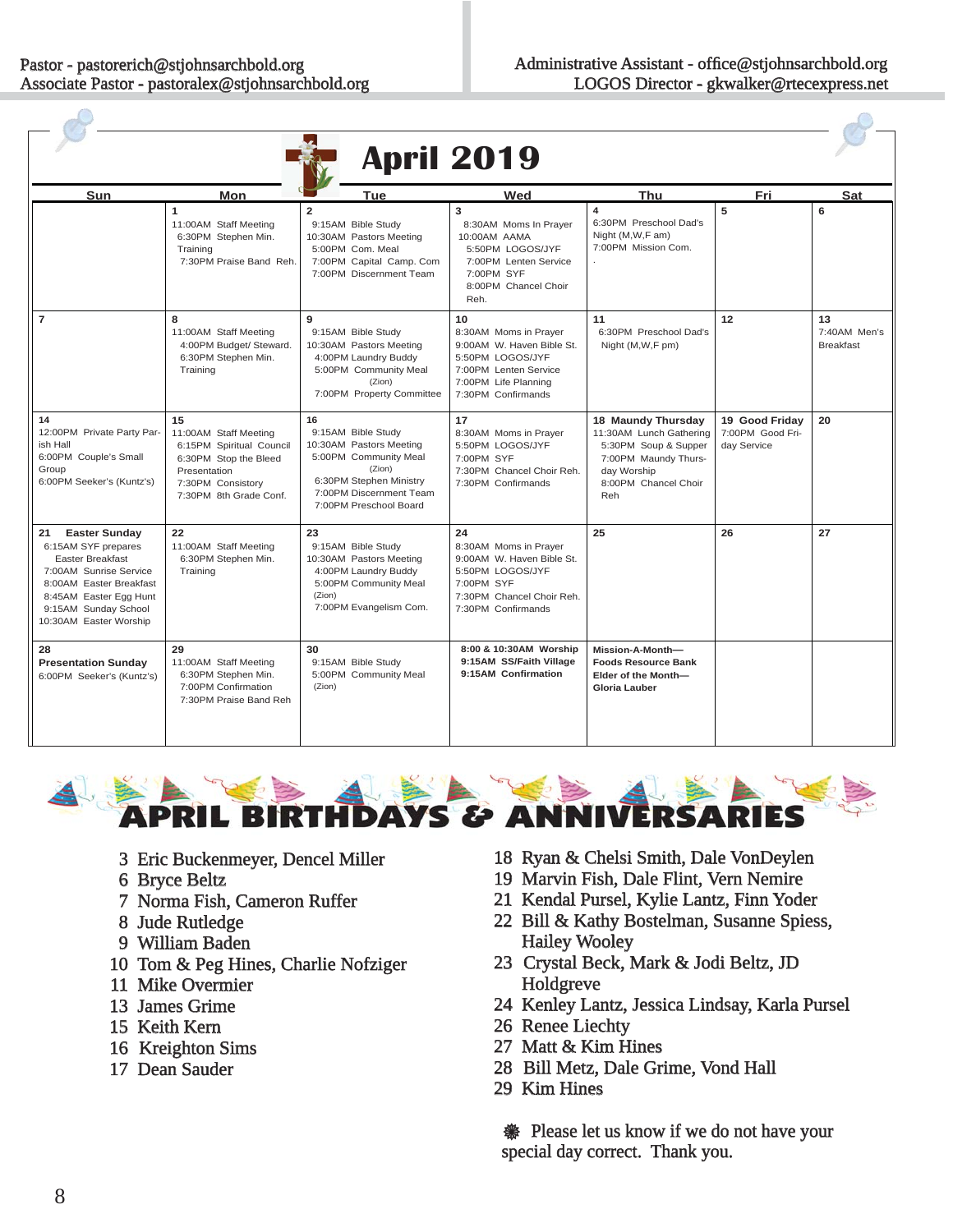| worship            |                                                                                                                                                                                                                                                                                                                                                                                                                                                                                                                                                 |
|--------------------|-------------------------------------------------------------------------------------------------------------------------------------------------------------------------------------------------------------------------------------------------------------------------------------------------------------------------------------------------------------------------------------------------------------------------------------------------------------------------------------------------------------------------------------------------|
|                    | Lenten Services – 7:00pm in the Chapel – 3rd and 10th<br>Deeper conversations regarding mental health                                                                                                                                                                                                                                                                                                                                                                                                                                           |
| April 7th          | <b>Fifth Sunday of Lent</b><br>Scriptures – John 4:21-24, Romans 8:5-8, Philippians 4:2-9<br>Sermon - "It's Not About Self Control" - Pastor Alex<br>10:30am – Praise Band<br>10:30am – Chancel Choir – "He's Been There Too"                                                                                                                                                                                                                                                                                                                   |
| April 14th         | Palm Sunday<br><b>Palm Processional</b><br>Scriptures – Psalm 118:19-29, Luke 19:28-44<br>Sermon – "Entering In to Holy Week" – Pastor Erich<br>10:30am – Chancel Choir – "King of Kings, Lord of Lords"                                                                                                                                                                                                                                                                                                                                        |
| April 18th<br>them | 5:30pm Maundy Thursday Soup & Sandwich Meal<br>7:00pm Maundy Thursday Service<br>Thirteen men of the congregation will present the dialogue and biblical<br>readings from the Upper Room to the Cross, with the congregation joining<br>in this service of hymns and The Sacrament of Holy Communion,<br>Special Music - Sarah Nafziger & Jocelyn Walker "Lamb of God"                                                                                                                                                                          |
| April 19th         | 7:00pm Good Friday Service<br>This annual observance of the day Jesus was crucified will be set in the<br>atmosphere of the darkened and unadorned sanctuary, as the Service of<br>Tenebrae (Service of Diminishing Lights) guides us through the events and<br>meaning of Jesus' death.<br>Scriptures - Isaiah 53, John 18:28-19:42<br>Sermon - "Tried, Crucified and Buried" - Pastor Erich<br>Special Music – Norm Fether – "King Without a Crown"                                                                                           |
| April 21st         | <b>Easter Sunday</b><br>7:00am Easter Sunrise Service<br>8:00am Easter Breakfast (Serving through 9:30am) offered by the SYF<br>8:45am Easter Egg Hunt offered by the JYF<br>9:15am Sunday school<br>Alleluia<br>He lis<br>Rife <sup>n</sup><br>10:30am Easter Morning Worship<br>Scriptures - 1 Corinthians 15:19-26, John 20:1-18<br>Easter Message – "Christ, the First Fruits" – Pastor Erich<br>Chancel Choir – "Rejoice, All People on Earth Rejoice<br>Hand Bell Choir and Hand Chime Choir<br>Special Music – something's in the works! |
| April 28th         | <b>Presentation Sunday</b><br>Our two second year confirmands, Carly Grime and Krayton Kern, will<br>be planning and leading this service of worship!<br>Scripture – Philippians 1:3-11<br>Sermon – "Carrying It On to Completion" – Pastor Erich<br>10:30am - Chancel Choir - "Crossroads"                                                                                                                                                                                                                                                     |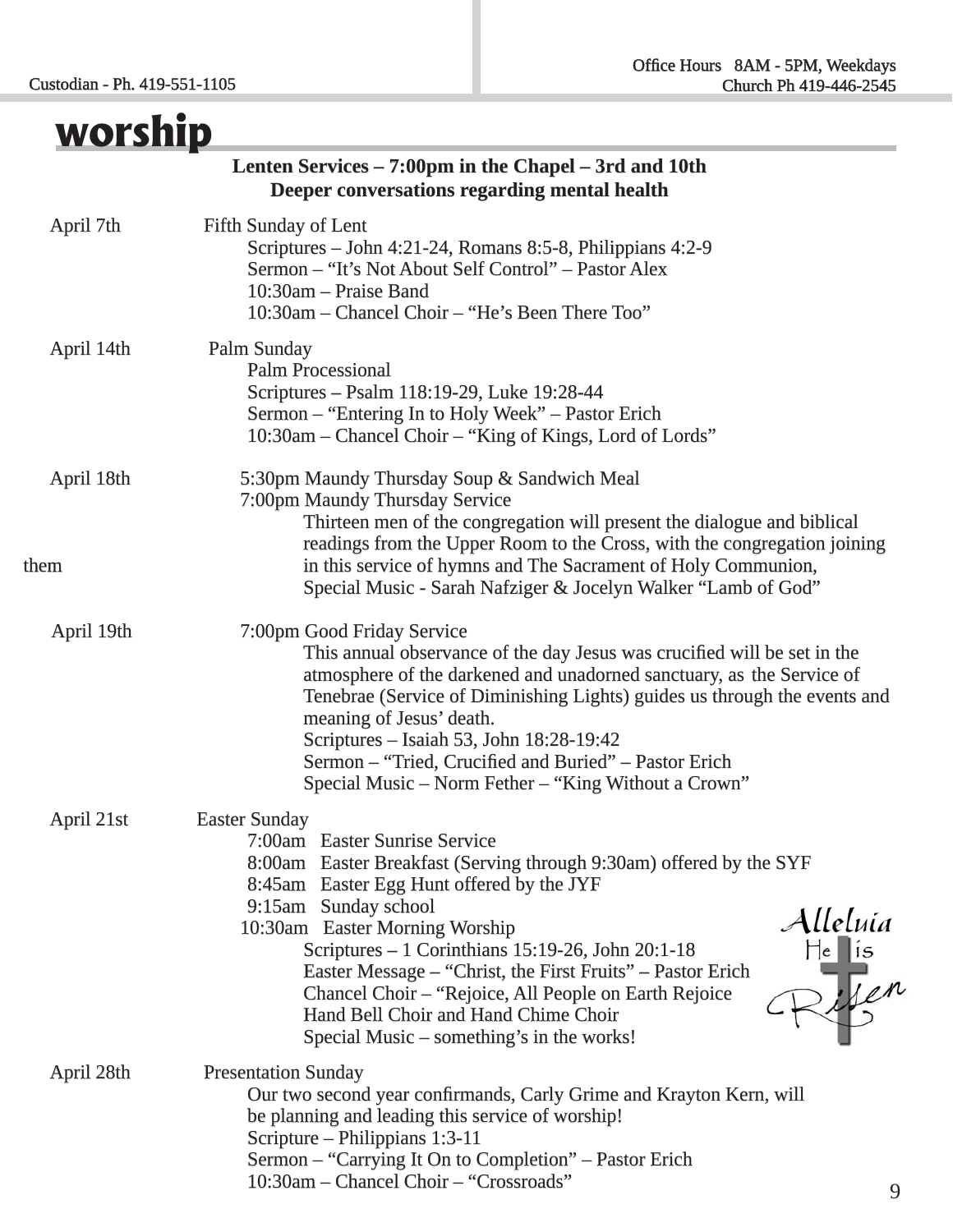### **consistory/committees**

#### **Highlights of the March 18 Consistory ighlights**

•*Budget & Stewardship Committee* – John Graber – Investments with EGR have recovered well at this point.

 •*Capital Campaign Committee apital* – Erich Christman – Jeff Rutledge, Doug Rupp and Jeremy Hurst have chosen to move to the Facility Committee, with Jeff being the chair. Pastor Erich submitted names of potential chairpersons for the Capital Campaign Committee, and with Consistory approval, he will follow up with those individuals. The committee needs four new members and would like to be able to seek volunteers for these positions. Motion to let Pastor Erich talk to the four individuals about chairing and also letting the Capital Campaign Committee seek volunteers for new members, by Judy Sears, 2nd the motion Todd Nafziger. Motion approved.

•*Evangelism Committee* – Judy Sears – They are happy to have Todd Nafziger as the new vicechair. Jen Hurst and Jen Grime are working with Tara Meyer on the Book Bag Bash. They are in need of crosses being sprayed and Greg Walker has agreed to help with that. A poster contest will soon be held with the theme of "Why I Love St. John's" with prizes to be given.

•*Mission Committee* – Erich Christman – The committee is working to set up a work day at Crossroads in Ft. Wayne. Cherry Street Mission Ministries suffered extensive roof damage during recent inclement weather. It will take \$500,000 to repair it and they are still in talks with the insurance company. Pastor Erich suggested the Consistory considers sending  $$10,000$  from the operating savings fund to help with the project. It was noted that the operating checking account has a balance of \$80,000 and up to \$40,000 could be transferred to EGR to the operating savings fund account. Motion to approve sending Cherry Street Mission Ministries \$10,000 from these operating funds for the roof project and transferring  $$24,000$  of these operating funds to EGR by Gloria Lauber, 2nd the motion Greg Walker. Motion approved.

•*Property Committee* – Tim Beck – Bell Tower will be painted at a later date. Fireside storage room door will be fixed soon after some carpentry work is done. Kurt Phillips will be working on a water line leak in the youth room storage room also checking on the gas supply in the kitchen. In order to do this, though, he and Matt Hines, need to get into the tunnel and right now, it has water in it, so this will be done when it's dry. There needs to be some maintenance on the basketball hoop. Bo Krukowski will be n doing the trailer maintenance, Craig Grieser will be contracted for mowing and Phil Grieser for fertilizing and weed killer for the lawn. Creighton Electric will be looking at the light east of the sanctuary that keeps going on and off and should repair with a yellow light. The watering of the new plantings needs to be further discussed. The committee is working to schedule the boiler maintenance over the summer months. Air conditioning will be serviced by Kurt Phillips. A gap in the first stall door in the women's restroom will be taken care of.

• *Associate Pastors Report* – There were 12 men that went to Man Camp and it was a very encouraging weekend.

### **housekeeping**

#### Archbold SuperValu (ASV) Receipts Collected:

 Are you aware we collect ASV receipts and turn them in to ASV periodically for a Each request for assistance is handled by our pastors. Turn in your receipts to the church office.

#### **Lost and Found Items:**

We have two locations for lost and found items – one is located inside the handicap entrance closest to the sanctuary. A large blue tub sits just inside the door under the coat rack and contains numerous items left at the church (coats, hats, gloves, coffee mugs, etc.). The other is in the kitchen on the southwest counter, where we place any items left in the kitchen or at meal functions in the parish hall (glass bowls, pans, utensils, etc.). Please check both spots to see if anything belongs to you. About every other month, items not claimed are either discarded or donated to Care-N-Share.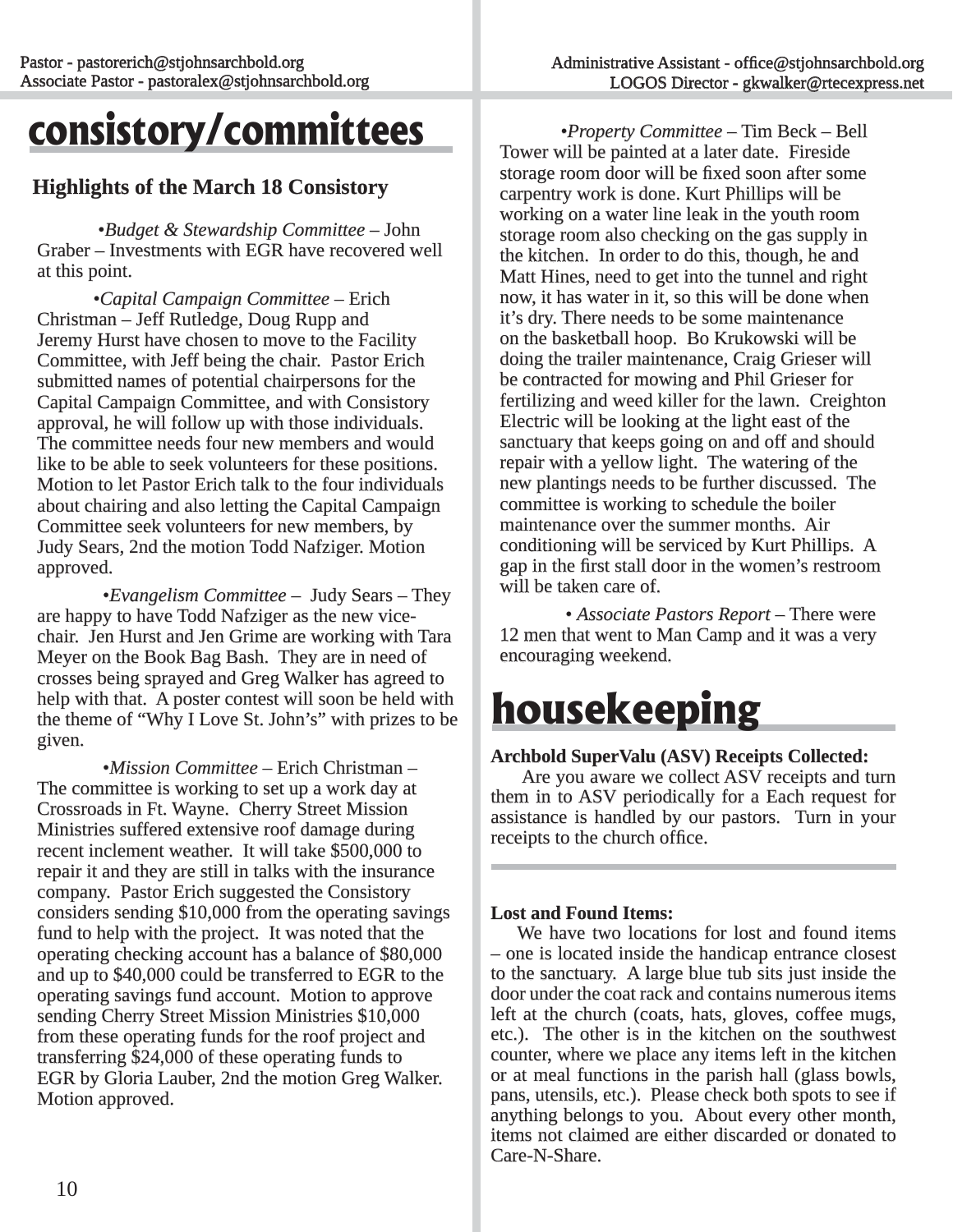#### Custodian - Ph. 419-551-1105

### **stewardship**



IYF Building Campaign Total Receipts as of March 26, 2018 - \$696,356.21